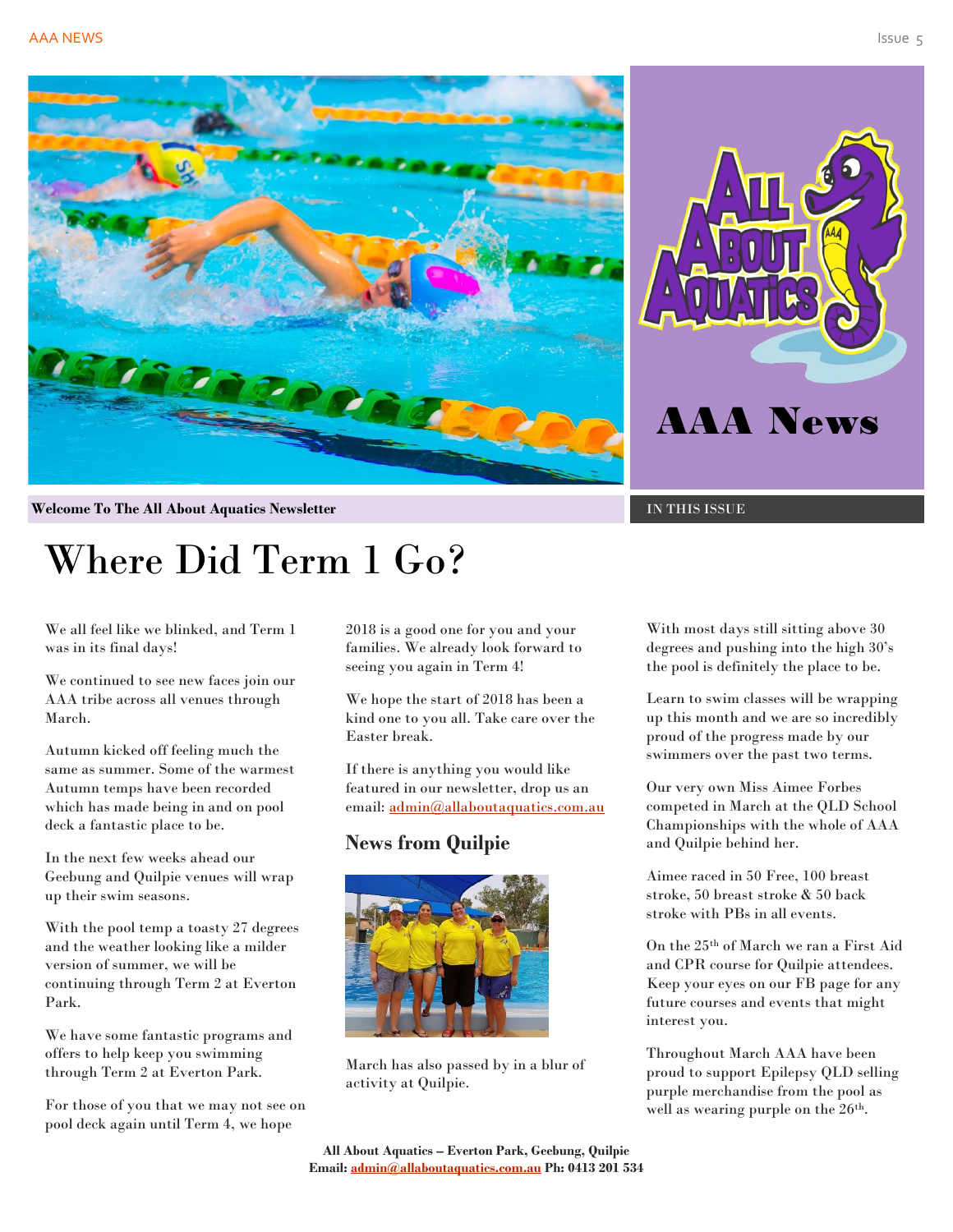Thank you to all the patrons that have contributed to this fantastic cause.

Pushing into April we will be having an end of the season wrap up pool party on the 28th of April. We hope to see lots of familiar faces celebrating the end of a great and eventful season.

Till next time,

**Alina**

# **Need Coffee to Function? We Got You.**

Our coffee cart at Everton Park is proving a popular addition to the venue.



If coffee isn't your thing, we also do a great hot chocolate or tea.

Don't forget to grab a loyalty card and after 10 grab your brew of choice on us.

## **Swimming Carnival for Bravery Box**

During March we held a swimming carnival at Everton Park partnering with Little Big Swim School supporting Bravery Box.

Bravery Box are a fantastic organisation providing Bravery Boxes to kids in hospital going through treatment for cancer.



Despite a few showers on the day, over 70 swimmers registered and participated.

With across the pool races for our newest swimmers, 25 & 50 metre events there was a way for everyone to compete and be a part of the event.



A big shout out to our staff who volunteered their time to support this event and our swimmers.



We hope to run another event in Term 4 and would love to see even more of our AAA tribe in race mode.

We will keep you posted.

## **Social Media Pages**

Social media is such a big part of life now and such an effective way to stay in touch, see latest offers and celebrate the special moments and milestones of our swimmers.

Follow us on Facebook and Instagram to see what we get up to on a day to day basis.

We are always posting info on regular promotions, competitions and give aways as well as last minute cancellations due to weather.

Facebook is our main platform for broadcasting our latest news.



Find us on Facebook at:

#### **All About Aquatics – Brisbane All About Aquatics – Quilpie**

Don't be embarrassed if you are a bit techno challenged and aren't quite sure how to find us or how Facebook works.

Have a chat to one of our receptionists at our venues and they can help you find our page.

Instagram is where we publish our favorite action pics of our swimmers along with swim quotes and tips from our AAA team.

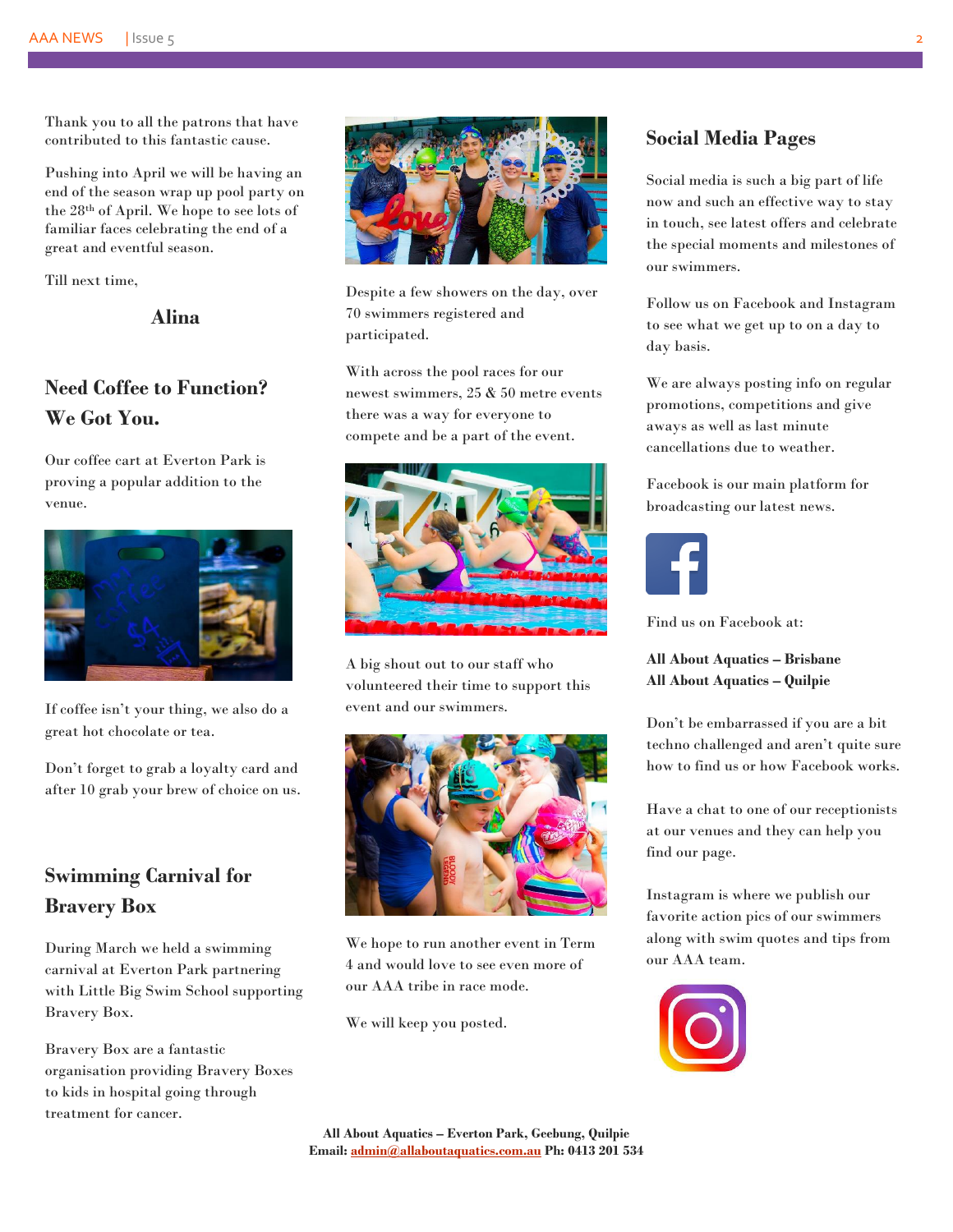Find us on Instagram at:

**@allaboutaquatics or, @aaaquilpie**

We would love to feature our tribe members on our page.

Tag us in your swim pics at either:

#### **#allaboutaquaticsbrisbane or #allaboutaquaticsquilpie**

Again, if you aren't too sure how the whole #hashtag and tag thing works, grab one of our receptionists and we can walk you through.

# **Coming Up in April & Autumn**

With our heated pool at Everton Park we are pushing right through into Term 2 with lots of offers and promotions to keep you in the swim.

The end of a term also signals the start of school holidays!



We have a holiday intensive program operating both weeks with early morning squad sessions, morning LTS & stroke development classes, afternoon squad sessions as well as afternoon LTS, Stroke Development and Flippa Ball on Thursdays.

Cost for our holiday program:

**5 LTS or SD lessons - \$72 5 Squad sessions - \$54**

If you are unable to make all 5 lessons but would like to extend your term and maintain your regular lesson or squad session, give us a call and we can book you in and extend you.



# **Special 50% off Autumn Offer**

With a warm Autumn and a warm pool, Autumn is the perfect time to build your swim fitness and technique.

To help you reach your swim goals we are offering a 50% discount on a second lesson right through Term 2.

Second lesson spaces are available on Thursdays, Fridays and Saturday mornings at Everton Park.

If you would like more information and would like to book your second lesson, give us a call and we can hook you up!

#### **Swimmer of the Week**

We have all been seeing some great progress throughout the term from all our swimmers.

It is getting harder and harder to pick a swimmer of the week.

One of our March superstars was Lucy Watson from our Geebung venue.



Coach Nathan tells us – Lucy swims three times a week and is a dedicated swimmer who has swam with AAA for 3 years.

She always takes on correction and feedback and always gives everything a go and is a pleasure to have in any session.

Our Second swimmer in March was Summer Phillips from our Everton Park venue.



Coach Jordan tells us – Summer is always ready to train in her swim sessions and is always a happy and energetic presence on pool deck.